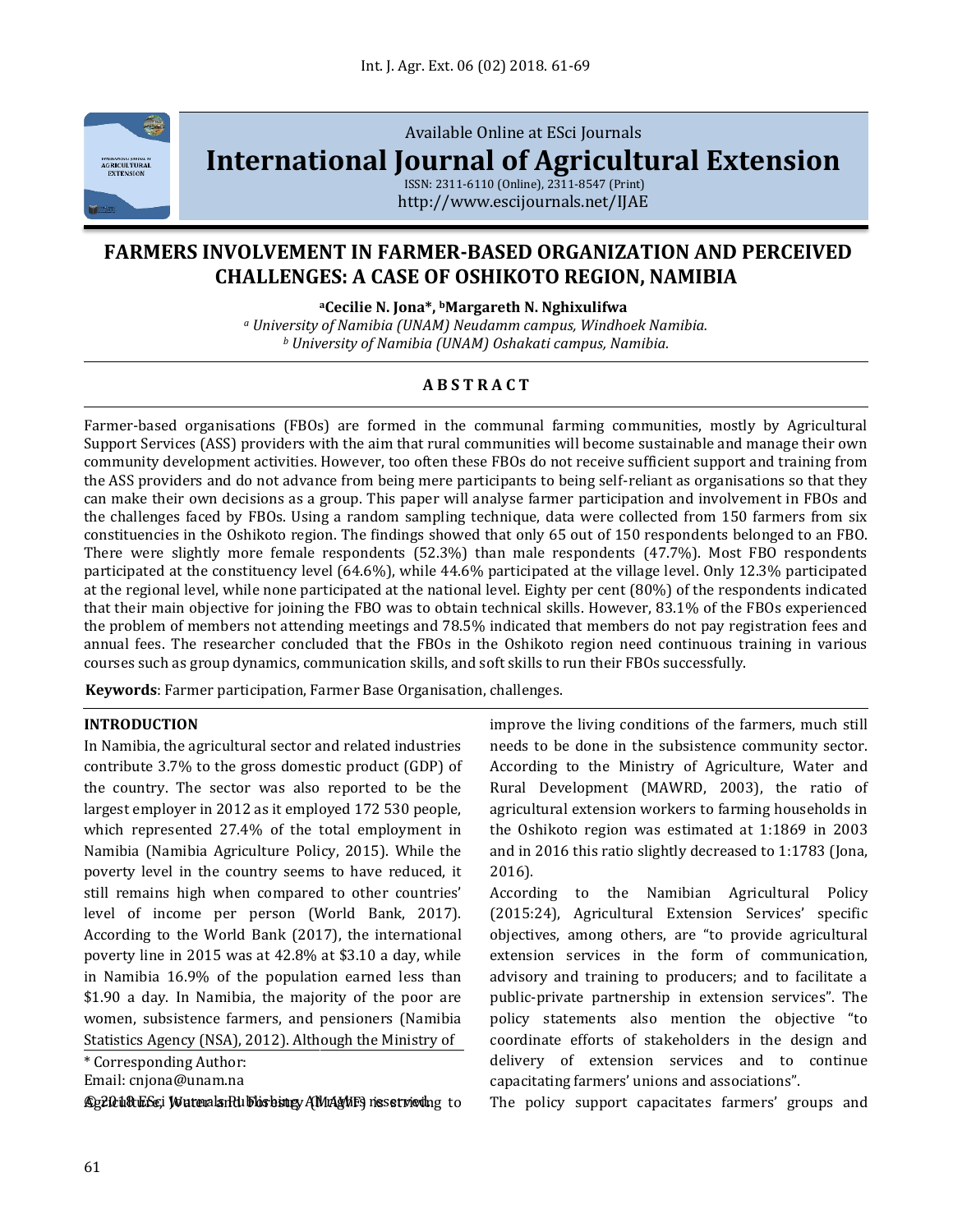associations. As farmers' participation and involvement are very crucial for community development, no amount of investment, improved technology, or input supply will bring about a permanent improvement in the farmers' living standards (Boas & Goldey, 2011). Farmers' empowerment can only be realised if they take control and participate in their own development activities (Fraser & Villet, 1994; Boas & Goldey, 2011). Chamala & Shingi (2005:2) stated, "Telling adults what to do provokes a reaction, but showing them triggers the imagination, involving them gives understanding, and empowering them leads to commitment and action."

Participation in development can only be a reality if farmers are organised in groups or associations, which is an important element in the implementation of agricultural programmes, as well as the improvement of activities (Food and Agricultural Organization (FAO), 2000; Fraser & Villet, 1994; Boas & Goldey, 2011; Garforth & Munro, 1995). Debrah & Nederlof (2002) argued that farmers can only be empowered if they have an organisation that represents them on local, district, regional, and global levels. Debrah & Nederlof (2002) further mentioned that organisations are good sources of information as they transmit information from farmers to the government, research and development and financial institutions, and vice versa. Garforth & Munro (1995) were also of the opinion that it is easier and more efficient to work with a group than with individuals because members of an organisation are known to achieve the aims they would not have achieved on their own. Debrah & Nederlof (2002) reported that in sub-Saharan Africa, all groups in the community, in the form of associations, cooperatives, or farmer-controlled companies, are part of FBOs. In this study, FBOs refer to groups, associations, and cooperatives.

**Problem statement:** The farmers in the Oshikoto region seem to have realised the importance of joining an association, cooperative, and/or FBO and, as such, organisations play an important role in negotiating with service providers, as well as in evaluating services received. It is also common knowledge that the voice of these groups would be better heard by the central government than an individual voice. The opposite is also true – weak farmers' organisations will be taken advantage of by other sectors and society by telling them what to do as well as speaking on their behalf (Pertev, 1994). Due to the high farmers-to-extension ratio in the Oshikoto region, FBOs can also provide extension

services to farmers, as well as organising the purchase of inputs and the sale of products. However, most of the farmers' organisations seem to experience different challenges as they appear to be more dependent on the government than being self-sustaining, with clear objectives of what to achieve. Although the Agricultural Policy (2015) states that farmers' unions and associations need to be capacitated, the organisations still need be guided in order to strengthen their human capacity for sustainable development to be realised. This paper therefore attempted to analyse farmers' involvement in FBOs and the challenges encountered by the FBOs.

The study aimed to;

• assess gender and age and the different types of FBOs in the study area;

• assess the different levels of participation of the farmers in the FBOs;

• analyse the motives of joining FBOs and the challenges experienced in these groups; and

• understand the effectiveness and efficiency of working in groups.

#### **MATERIAL AND METHODS**

**Description of the study area:** For reasons of budgetary constraints and accessibility, the Oshikoto region was chosen for this study. The Oshikoto region is one of 13 regions in Namibia (see Figure 1). The region consists of 38  $653 \text{ km}^2$  (3 865 300 ha) of land, of which 70% is utilised for agricultural practices (Ministry of Agriculture, Water and Rural Development (MAWRD), 2003b). Oshikoto is located in the northern part of the country and it is divided into two land tenure regimes. One part of the region consists of large-scale commercial farming units under free-hold title, and the other is dominantly communal land. Oshikoto consists of ten constituencies: Tsumeb, Guinas (predominantly commercial farmers), Omuthiyagwiipundi, Eengodi, Okankolo, Omuntele, Onyaanya, Onayena, Oniipa, and Olukonda (communal area). The municipal area is in Omuthiyagwiipundi and serves as the regional capital.

**Research design:** The survey research design was used in this study where questionnaires were administered randomly to 150 farmers drawn from, communal. According to Harwell (2011), qualitative research focuses on understanding the experiences as well as the thoughts of the participants as the results provide detailed, in-depth information.

**Population and Sample:** The populations of importance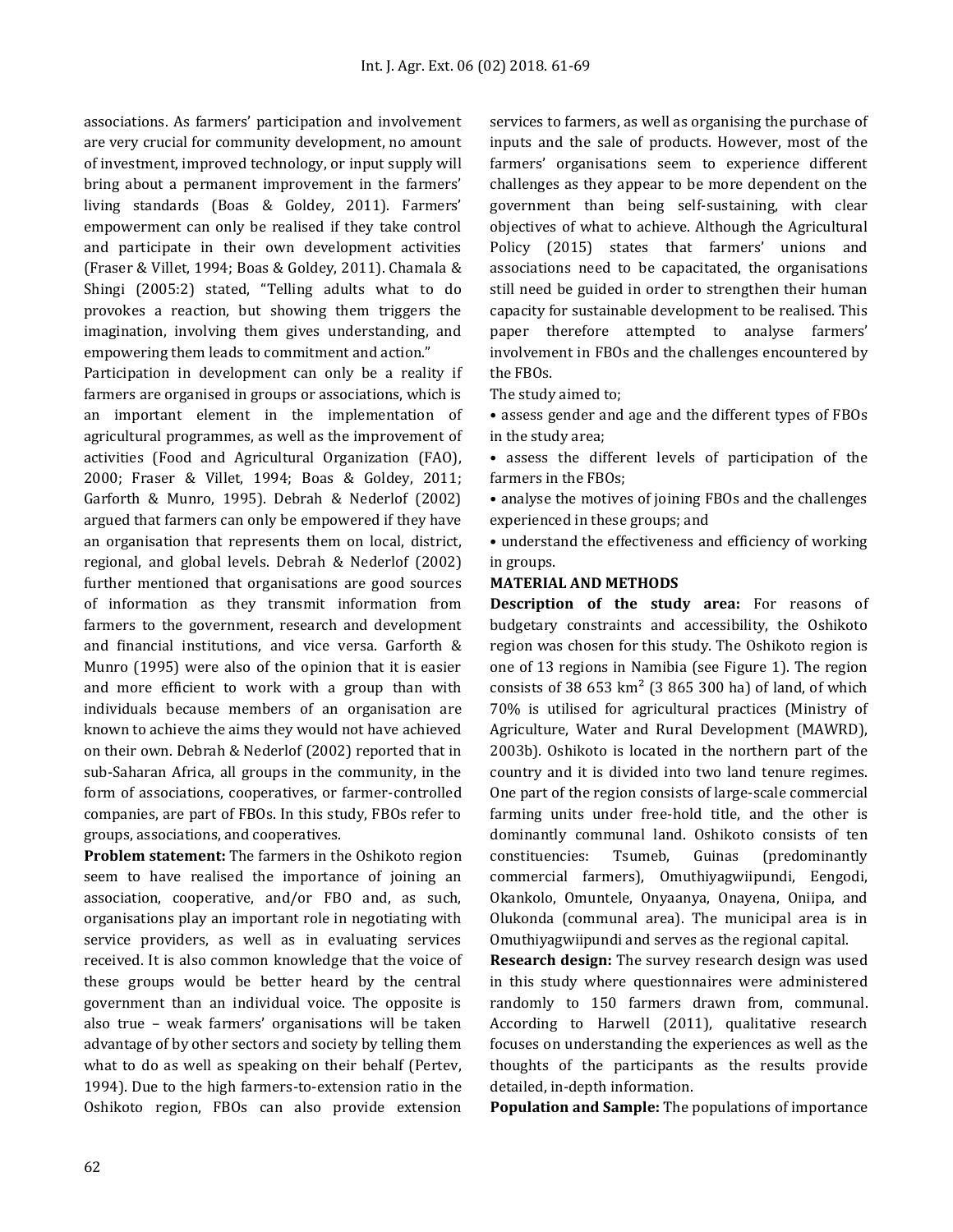to this study were active farmers in the Oshikoto region. Communal farming includes all the households in the community who practise farming with the primary aim of feeding their families and to sell the surplus. It has been observed that the type of farming strongly influences the decisions that the farmers have to make, such as types of livestock to keep, crops to grow, FBOs to belong to, types of equipment to buy, and the market(s) to sell their agricultural produce to. From the ten



Figure 1. Map of the Oshikoto region.

**Data collection and instrument:** The study makes use of the qualitative method. Preliminary field visits to the study area were first conducted, which involved contacting local leaders to explain the purpose of the study. Some organisations in the region, such as the DEES, introduced the researcher to the different councillors. Some councillors took it upon themselves to review the research on radio and explain to the community that the research would be taking place and encouraged community members to fully participate in the study since the councillors approved the study. The pilot interviews were conducted at the DEES and on nearby farms in the area of Onakali, which is the main office of the DEES.

The questionnaires were improved according to the recommendations of the DEES staff members and the farmers' input. The data collection for this study consisted of quantitative pre-coded, close-ended questions and qualitative, open-ended questions. The constituency in the Oshikoto region eight constituencies mostly practise communal farming and is where 85% of the farming household are found (Population Census, 2011). Because the population in the communal settings is homogenous, the researcher randomly selected six constituencies, which were Omuntele, Onyaanya, Onayena, Oniipa, Olukonda, and Oniipa, from the communal area, and (n=150).



data-collection tools focused on all the issues reflected in the research objectives.

Six research assistants were employed in each of the following constituencies: Omuntele, Onyaanya, Onayena, Oniipa, Olukonda, Oniipa. Ten farmers were chosen for further pilot testing of the questionnaire, which was administered to assist in the content and validity verification of the instrument. To ensure that the study went smoothly, it was important that all the research assistants employed could communicate in the vernacular language. The researcher provided these fieldworkers with background information on the study and trained them in the administration of the questionnaires.

The objectives of the study were explained to the research assistance and the training took place in the local language. Comments on the questionnaire were taken into consideration for the perfection of the questionnaire; unclear questions were removed, and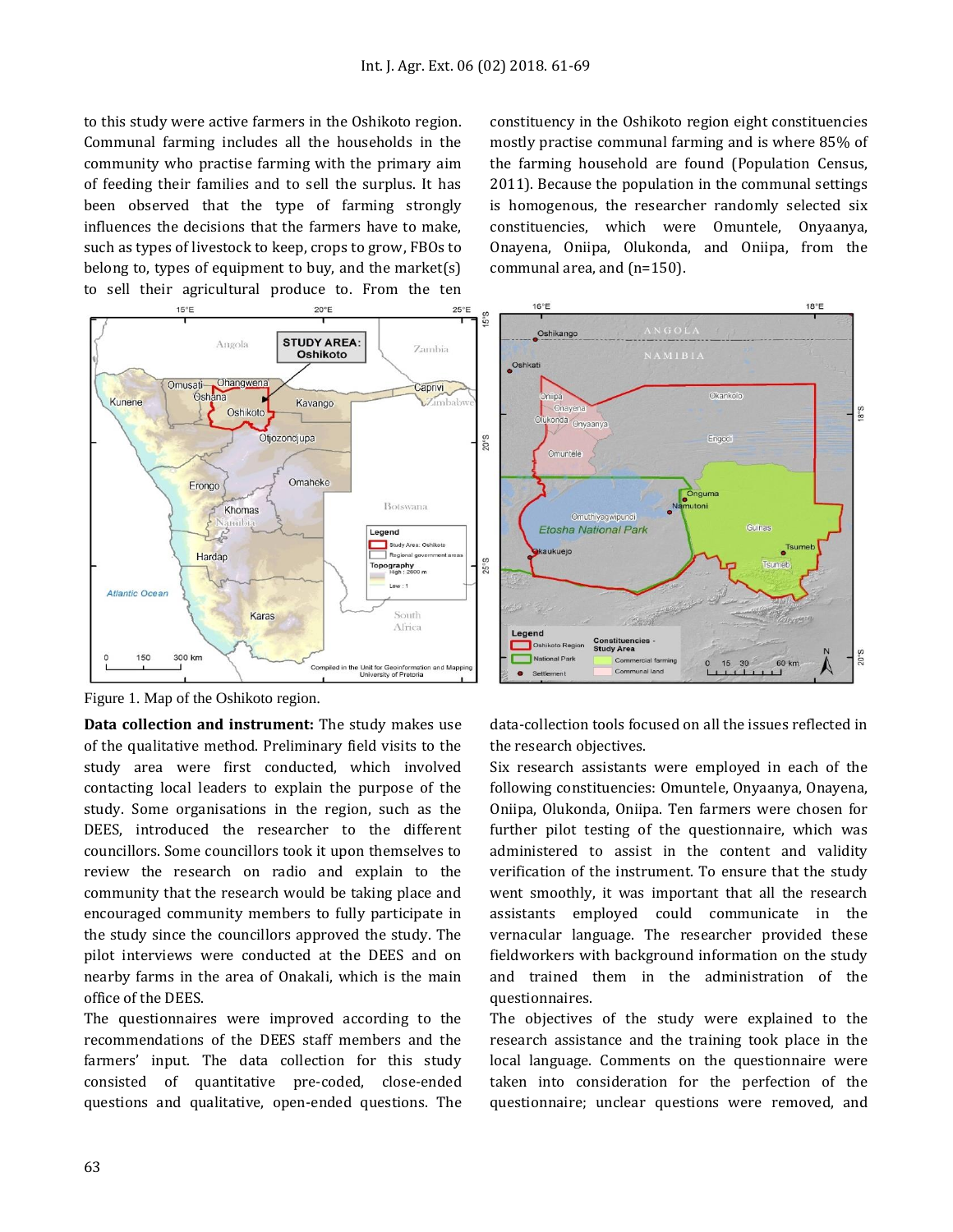some questions were amended. While the administration of the questionnaires was in progress in the constituencies, the researcher rotated to supervise the research assistants and to answer any questions that they might have.

**Data Analysis:** Before the analysis of the data, the responses were checked with the aid of the relevant interviewer to ensure consistency and completeness. The responses to the questions were numerically coded, captured on computer, and then analysed using SAS statistical software.

The data analysis included descriptive statistics that described and summarised the data, and appropriate inferential statistics to compare the groups, for example according to gender and age. The comparison of the different groups was performed by using tables, as well as testing significance differences with the chi-square test. Means and standard deviations of different frequencies and ranking of different organisations were also performed. The qualitative data analysis was conducted manually by reviewing the notes and transcripts to identify appropriate themes. The data extracted from the relevant documents were also presented in tables and discussed in the context of the research objectives.

**Validity and reliability:** Rigour is an indispensable component of all research in general and of case study research in particular (Miles & Huberman, 1994; Yin, 2003). Therefore, the researcher complied with wellestablished criteria and logical assessment during the research process to ensure the quality of the research and credibility for the scientific community. In addition, content validity was addressed by ensuring that the data-collection instruments (both the questionnaire and the interview schedule) were designed very carefully to include all the necessary questions related to the research objectives. All the principles of constructing a questionnaire, including avoiding leading questions and ambiguous or vague questions, not using a very long questionnaire, putting together similar questions in sections or sub-sections, not including sensitive

questions at the beginning of the questionnaire, were strictly followed. The study also employed a variety of qualitative techniques to gather data, such as in-depth interviews, focus groups, a semi-structured questionnaire, and observations to explore the views and opinions of the sample respondents. The qualitative data were also validated by following the logic in which the questions were checked and rechecked against the objectives of the study and for their relevance to the study's overall objective. Pre-testing or piloting of the data-collection instruments was performed to increase their validity.

**Ethical Issues:** Aspects that relate to ethical behaviour for this study include the following;

- Confidentiality and anonymity in terms of which all the participants were informed of the confidentiality and anonymity of the study before completing the questionnaires. The respondents were also informed that their participation in the study is voluntary and under no circumstance should they feel either forced or obliged to complete the questionnaire.
- All the respondents were informed from the beginning that there would not be any incentives, or any financial rewards offered to them.

### **RESULTS AND DISCUSSION**

**Demographic attributes of the respondents:** Table 1 shows that there were slightly more female respondents (34 respondents, or 52.3%) than male respondents (31 respondents, or 47.7%) who participated in FBOs. The younger participants, of the age category 21-40, who participated in the groups represented only 18.5% (12 respondents). Debrah & Nederlof (2002) reported that younger farmers do not feel comfortable expressing their views in the company of their elders in a traditional setup. Groverman *et al.* (1995) reported that women were reluctant to express their views or challenge the views of male participants in public. According to respondents in the age category 41-60, more females (50%) than males (45.2%) participated in FBOs, while only 33.8% of the participants above the age of 61 participated in FBOs.

| Table1. Percentage distribution of respondents by age and gender who belong to an FBO. |  |  |  |
|----------------------------------------------------------------------------------------|--|--|--|
|----------------------------------------------------------------------------------------|--|--|--|

| Age       | Male (n=31) 47.7% |    | Female (n=34) 52.3% |    | <b>Total</b> (65) |  |
|-----------|-------------------|----|---------------------|----|-------------------|--|
|           | $\%$              |    | $\frac{0}{0}$       |    | $\%$              |  |
| 21-40     | 19.36             |    | 17.65               |    | 18.5              |  |
| $41 - 60$ | 45.16             | 17 | 50                  | 31 | 47.7              |  |
| Above 61  | 35.48             | 11 | 32.35               | 22 | 33.8              |  |
| Total     | 100               | 34 | 100                 | 65 | 100               |  |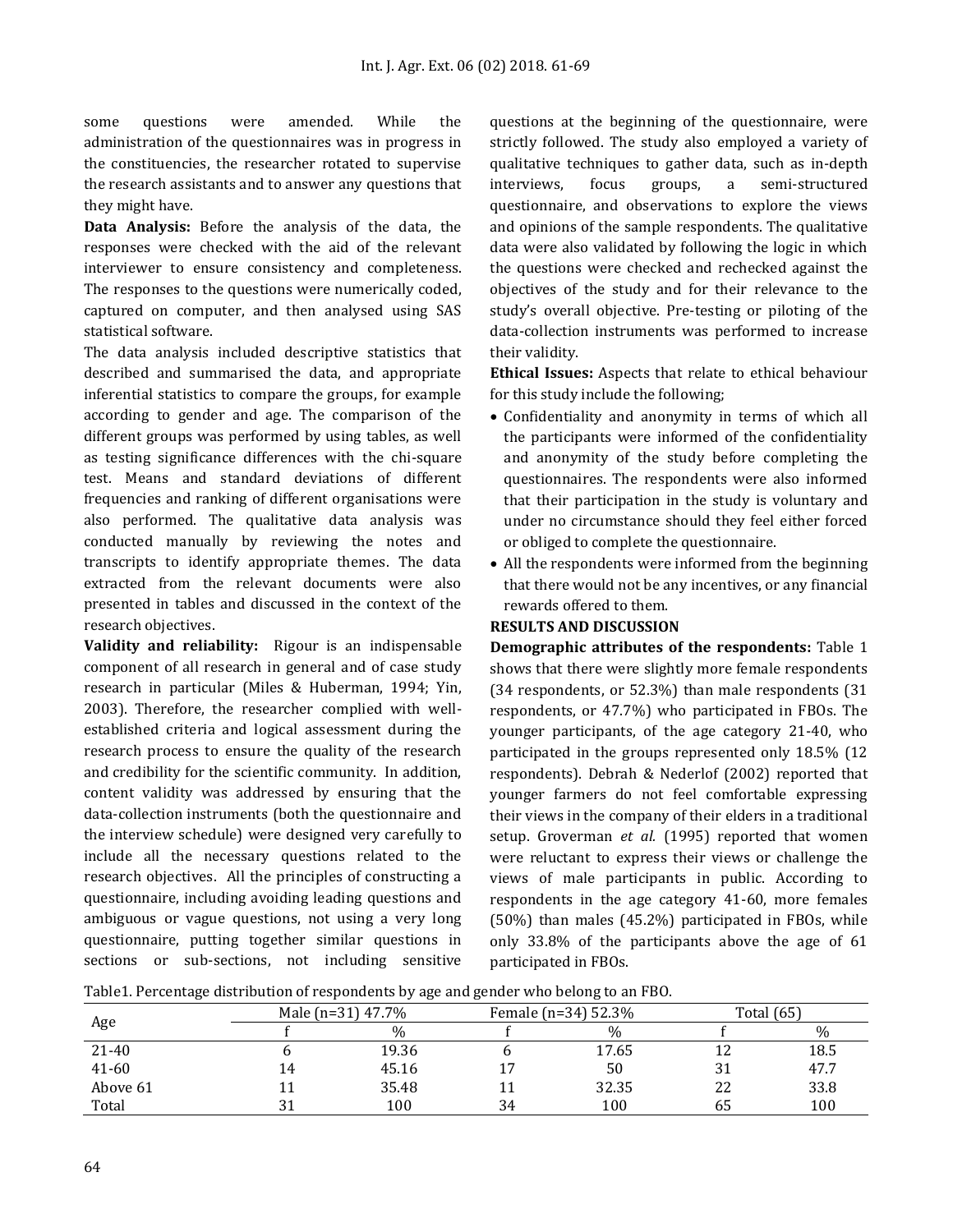Respondents in the Oshikoto region were asked to state to which type of FBO they belong. Table 2 presents the percentage of farmers who belong to a cooperative, farmers' association, or community project. Only 32.5% (or 65) of the respondents out of 150 farmers interviewed belonged to FBOs in communal farmer settings. Groverman et al. (1995) urged that to avoid conflict within a group, such a group should consist of homogenous members who share the same socioeconomic conditions. According to Table 2, of the farmers, 32.3% respondents belonged to a cooperative, 43.1% (28 respondents) to a farmers' association, and 24.6% (16 respondents) to community projects.

**Level of participation:** Figure 1 presents the responses of the farmers who were asked to state at what level they participate in FBOs.

Table 2. Percentage of farmers per type of FBO membership in the Oshikoto region.

| Type of organisation               | n  | ‰    |
|------------------------------------|----|------|
| Farmers' associations              | 28 | 43.1 |
| Cooperatives                       | 21 | 32.3 |
| Community projects                 | 16 | 24.6 |
| Total                              | 65 | 100  |
| Source: Generated from survey data |    |      |

Source: Generated from survey data.



Figure 2. Respondents' participation in FBOs according to different levels.

According to Figure 2, the majority of the farmers (64.6%) participated in FBOs at the constituency level and 44.6% at the village level. Only 12.3% of the farmers participated at the regional level, and none participated at the national level. Debrah & Nederlof (2002) reported that a lack of proper consultation at village level leads to farmers not being represented properly in the hierarchical organisational structure, resulting in a few farmers speaking on behalf of most of the farmers. The latter is evident in Figure 1, with no representation at the national level. Debrah & Nederlof (2002) further argued that a lack of representatives at the top-level structure leads to a lack of influence in agricultural policies. For proper flow of information, FBOs need to be properly represented at all the hierarchical levels.

**Motive for joining FBOs:** The farmers were asked to state their motive(s) for joining an FBO. Figure 3 indicates the farmers' responses.

According to Figure 3, 80% of the farmers indicated that their main objective for joining an FBO was to obtain technical skills that were provided by the FBO. Boas and Goldey (2011) stated that FBOs that cannot provide technical advice face sustainability problems. This finding was supported by Debrah & Nederlof (2002), the Neuchâtel Group (2007), & Korten (1980); all of whom were of the opinion that genuine and effective FBOs should provide services to their group members. If need be, the FBO must contract private expertise to deliver the services on its behalf. Well-organised FBOs can influence policy decisions and negotiate input prices on their members' behalf (Korten, 1980).

The second objective was to improve the marketing of agricultural produce (69.2%). The third objective was to obtain bargaining power for farmers (40%). Lyon (2003) found that when farmers negotiate their prices, it empowers them to have greater control over commodity prices. Lyon (2003) also confirmed that bargaining for prices works best when farmers do not owe credit to traders – otherwise they would dictate prices for the farmers. Of the members, 36.9% joined an FBO because it acts as a voice for the members. Only 33.8% of the members joined the group to be provided with legal support.

**Problems experienced by farmers in FBOs:** The farmers were asked to state their views on the different problems they experienced in their FBOs. Their responses are illustrated in Figure 4.

According to Figure 4, 83.1% of the FBO members experienced the problem of members not attending meetings. Groverman *et al.* (1995) emphasised that group meetings are the ideal place for discussions, learning, and decisions to take place. Of the farmers, 78.5% indicated problems such as members not paying registration fees and annual fees.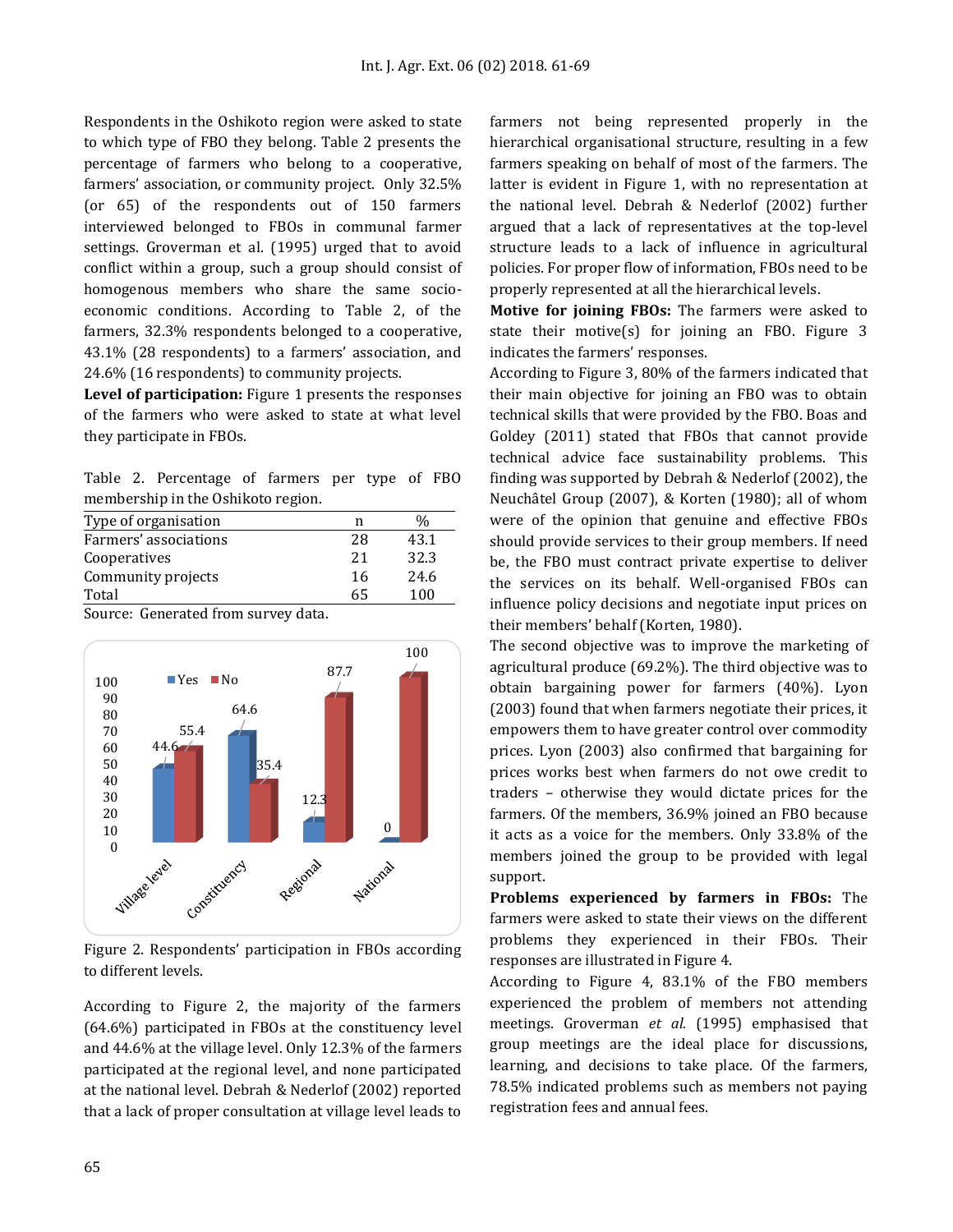

Figure 3. Percentage distribution of problems experienced by farmers in their FBOs. Source: Generated from survey data.



Figure 4. Percentage distribution of problems experienced by farmers in their FBOs.

According to the Neuchâtel Group (2007), paying membership fees increases accountability and members' commitment. Groverman *et al.* (1995) stated that membership fees encourage group unity and also pay for smaller expenses such as stationery, transport, etc. Boas & Goldey (2011) noted that some farmers participate in FBOs hoping that they would obtain economic benefits such as tractor services, transport for products, and better commodity prices. Donor dependency was the third problem, mentioned by 67.7% of the respondents. Boas & Goldey (2011), Debrah & Nederlof (2002), and Bingen, Serrano and Howard (2003) stated that FBOs created by external bodies without real commitment are bound to fail when outsiders withdraw. Lastly, 66.2% of the farmers indicated a lack of communication between group members as a problem. Communication is a twoway stream that strengthens relations between group members and guides the group in the right direction (Fraser & Villet, 1994; Groverman *et al.,* 1995). Poor communication creates misunderstandings and irritation, which might lead to the failure of the group. **Effectiveness and efficiency of FBOs:** The respondents were asked to state whether or not their groups were effective and efficient. Figure 5 indicates group members' perceptions of the effectiveness and efficiency of their FBOs.



Figure 5. Respondents' views on the effectiveness and efficiency of their FBOs.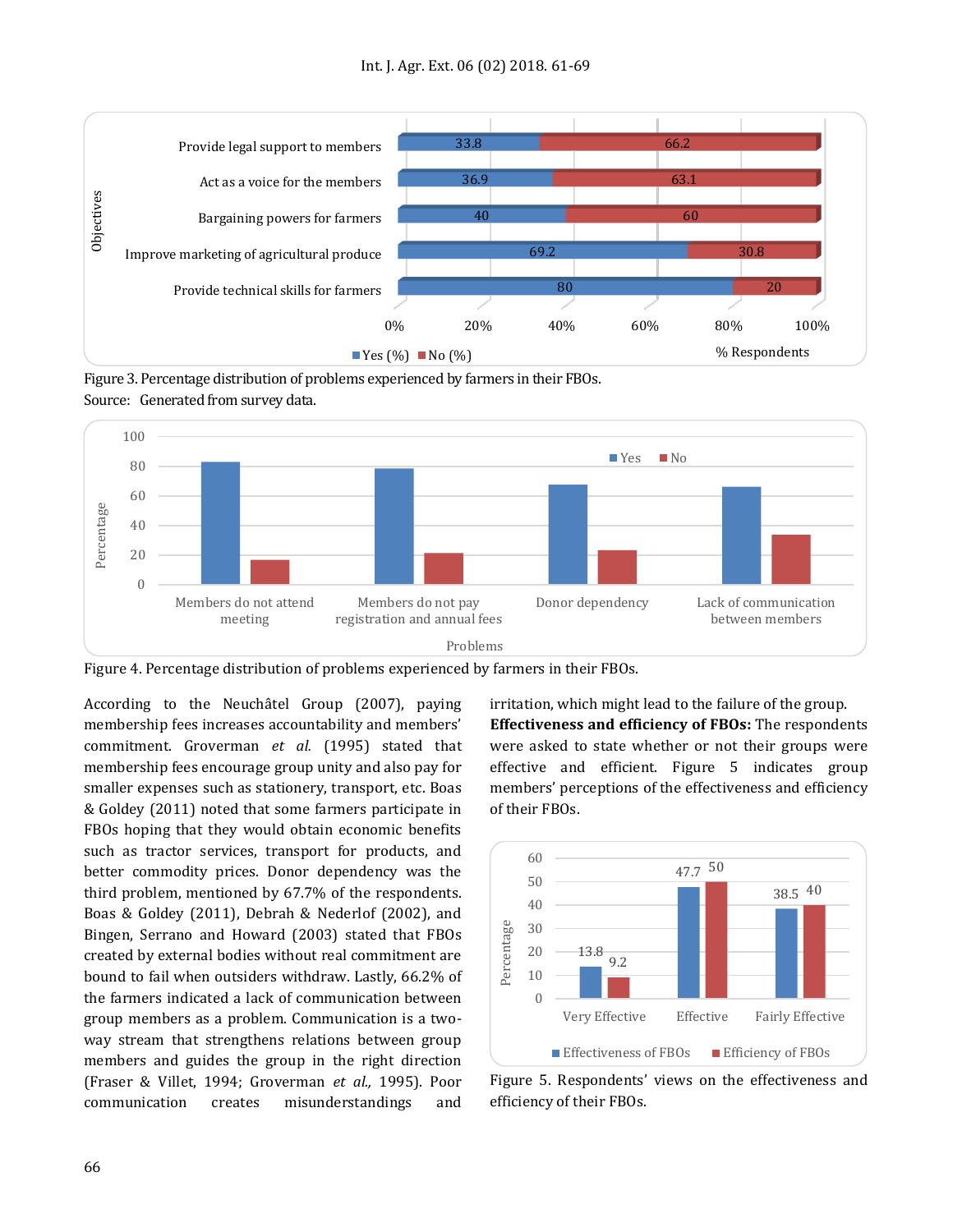As evident in Figure 5, the respondents perceived their groups as effective (47.7%) and efficient (50%). Only small percentages of 13.8% and 9.2% were of the opinion that the groups were very efficient and very effective respectively.

Although these are small percentages, they are a cause for concern because one can only stay loyal to a group if it is rewarding. Forty per cent (40%) of the farmers perceived their groups as fairly effective, and 38.5% perceived their groups as fairly efficient. The possible reason could be that the respondents benefited from belonging to a group, but the FBOs need to be strengthened to move from efficient to very efficient and from effective to very effective.



Figure 5. Respondents' responses on how often extension officers and ASS attend their meetings.

**Attendance of meetings by extension officers and other ASS providers:** Figure 5 indicates the responses to the question where respondents were asked to indicate how often agricultural extension officers and other ASS providers attend their meetings

According to Figure 5, 52.4% (or 34) of the respondents reported that extension officers attended their meetings, and only 10.7% (or seven) of the respondents indicated that ASS providers attended their meetings. It is evident that the views of the farmers were divided as 18.5% (or six) of the respondents mentioned that agricultural extension officers attended all their meetings, while others stated that the attendance was from time to time. This finding corresponds with Boas & Goldey (2011) that an FBO advised by extension officers is better equipped to sustain the organisation. It is evident from the results that the extension officers made more effort to attend the meetings, compared to the ASS providers who never attended meetings – according to 89.3% (or 58) of the respondents. All the ASS providers in the region need to be advised to work together as a group to improve the living conditions of the farmers for Vision 2030 to be accomplished.

According to Table 3, 49.2% (or 32) of the respondents indicated that FBOs had made some effort to keep the group together, and 40% (26 respondents) indicated that FBOs had made considerable effort to maintain the group. Only 9.2% (six respondents) indicated that minimal effort was made to keep the group together. It is, however, important that the group members advance from some effort to considerable effort in maintaining the groups.

Table 3. Perceptions of respondents of the effort made in maintaining the group.

| Effort             | Frequency | $\frac{0}{0}$ | Cumulative % |
|--------------------|-----------|---------------|--------------|
| No effort at all   |           | 1.5           | 1.5          |
| Very little effort | 6         | 9.2           | 10.8         |
| Some effort        | 32        | 49.2          | 60.0         |
| Considerable       | 26        | 40.0          | 100          |
| effort             |           |               |              |
| Total              | 65        | 100           |              |

## **CONCLUSION AND RECOMMENDATIONS**

Only a few farmers (32.5%) participated in FBOs in the Oshikoto region. Farmers need to be encouraged to join FBOs in the region as there are many advantages such as training and marketing of produce; farmers who work individually do not have these advantages. The FBOs should be needs driven, i.e. farmers should identify and rank their needs according to importance with the assistance of ASS providers but without the influence of the ASS providers. It should also be encouraged that farmers join the groups for reasons that will benefit the group. It is important that awareness is aggressively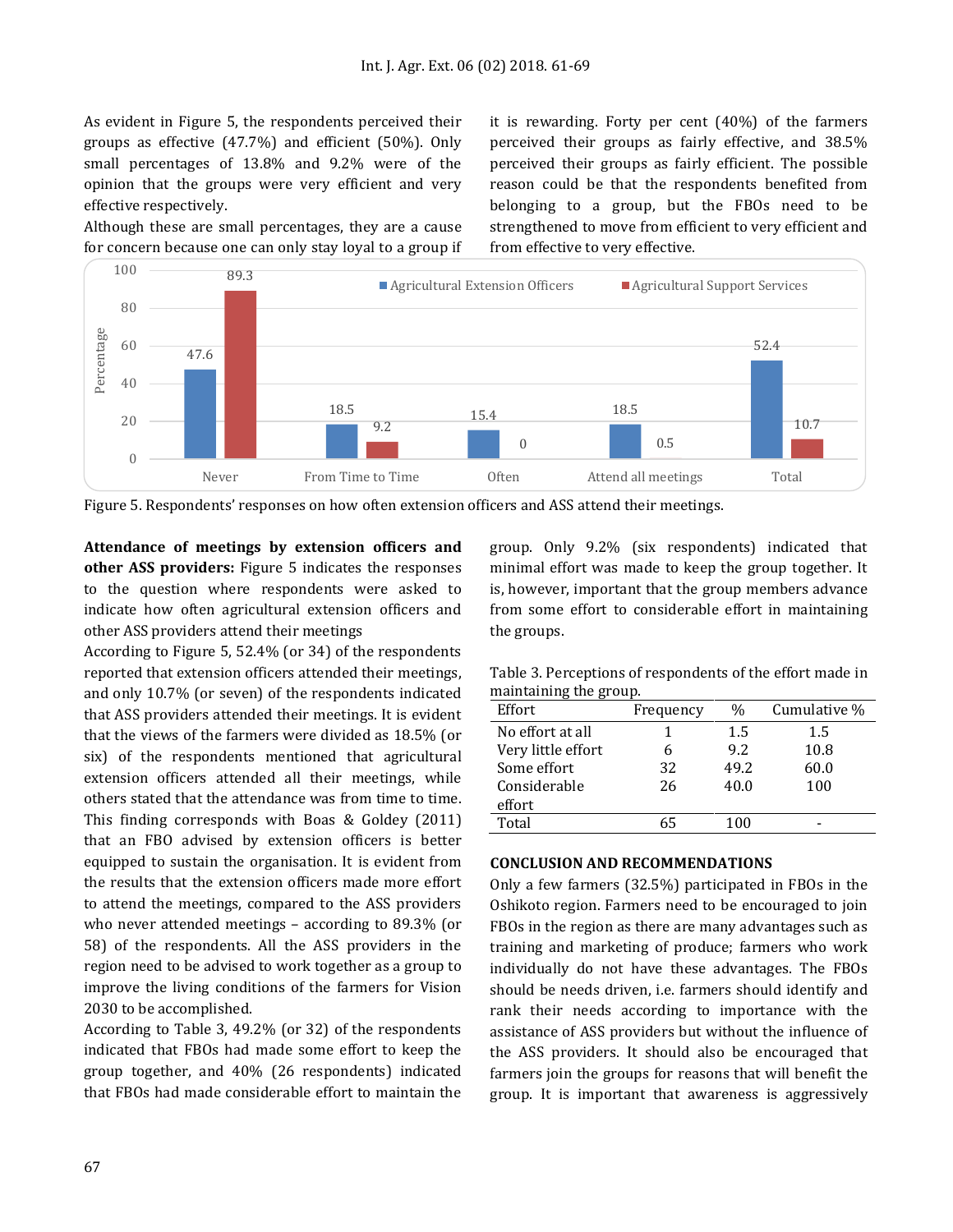created at the beginning and that farmers understand the objectives of their FBO.

The results indicate that only a few of the ASS providers attended FBO meetings. The group members need support from ASS providers in managing their own FBO. ASS providers can thus encourage and remind the FBO continuously of the objectives and achievements until the FBO progresses from passive participation to selfreliance and have ownership of their FBO to manage their organisation independently. The FBO members should feel that they own the group projects by making their own decisions without outside influence. It is evident from the results that the FBO members in the Oshikoto region need much support from the extension officers and the ASS providers to function effectively and efficiently in order to sustain themselves. It is of paramount importance that the FBO leaders undergo continuous training in different courses such as communication skills, group dynamics, soft skills, bookkeeping, and entrepreneurship to be able to run their groups effectively.

The leadership structures of the FBOs seem weak and need to be strengthened to lead to sustainable and financially stable organisations. The groups were faced with many problems that need to be solved, including dependency on donor funding and members not paying their contributions as they are supposed to. It is only when an FBO is active and functional that the income level can be increased and the standard of living in the rural areas can be improved.

# **REFERENCES**

- Bingen, J., Serrano, A. & Howard, J. (2003). Linking farmers to markets: Different approaches to human capital development. Food Policy, 28(4), 405-419.
- Boas, A.A.V. & Goldey, P. (2011). A comparison of farmers' participation in farmers' organisations and implications for rural extension in minas gears. Organizações Rurais & Agroindustriais, 7(3), 259-270.
- Chamala, S. & Shingi, P.M. (2005). Establishing and strengthening farmer organizations. In Improving agricultural extension: A reference manual, edited by B. Swanson. Rome: FAO. p. 193.
- Debrah, S.K. & Nederlof, E.S. (2002). Empowering farmers for effective participation in decision making. USA: International Center for Soil Fertility and Agricultural Development (IFDC).
- Food and Agriculture Organization (FAO). (2000). Virtual Extension, Research and Communication Network (VERCON). Rome: FAO.
- Fraser, C. & Villet, J. (1994). Communication: A key to human development. Rome: FAO.
- Garforth, C. & Munro, M. (1995). Rural people's organisations and agricultural development in the upper north of Thailand: Phase 1 of a joint research project. Reading: Agricultural Extension and Rural Development Department, University of Reading.
- Groverman, V., Cook, J. & Thomas, G. (1995). The group promoter's resource book: A practical guide to building rural self-help groups. Rome: FAO.
- Harwell, M.R. (2011). Research design in qualitative/quantitative/mixed methods: The Sage handbook for research in education (2nd ed). Los Angeles, CA: Sage Publications.
- Jona, C.N. (2016). Developing a framework for improving coordination in the provision of agricultural support services to farmers in the Oshikoto region in Namibia. PhD thesis, University of Pretoria, Pretoria, South Africa.
- Korten, D.C. (1980). Community organization and rural development: A learning process approach. Public Administration Review, 40(5), 480-511.
- Lyon, F. (2003). Community groups and livelihoods in remote rural areas of Ghana: How small‐scale farmers sustain collective action. Community Development Journal, 38(4), 323-331.
- Miles, M.B. & Huberman A.M. (1994). Qualitative Data Analysis (2nd ed). London: Sage Publications
- Ministry of Agriculture, Water and Rural Development (MAWRD). (2003). Baseline survey of impact of Agricultural Extension Services in Oshikoto region. Tsumeb, Namibia: MAWRD.
- Ministry of Agriculture, Water and Forestry (MAWF). (2015). Namibia Agricultural Policy 2015. Windhoek, Republic of Namibia.
- Namibia Statistics Agency (NSA). (2012). Poverty dynamics in Namibia: A comparative study using the 1993/94, 2003/04 and the 2009/10 NHIES survey. Windhoek, Namibia: NSA.
- Namibia Statistics Agency (NSA). (2014). Namibia Census of Agriculture 2013/2014: Communal sector. Windhoek, Namibia: NPC.
- Neuchâtel Group. (2007). Demand driven advisory services. Lindau, Switzerland: Swiss Centre for